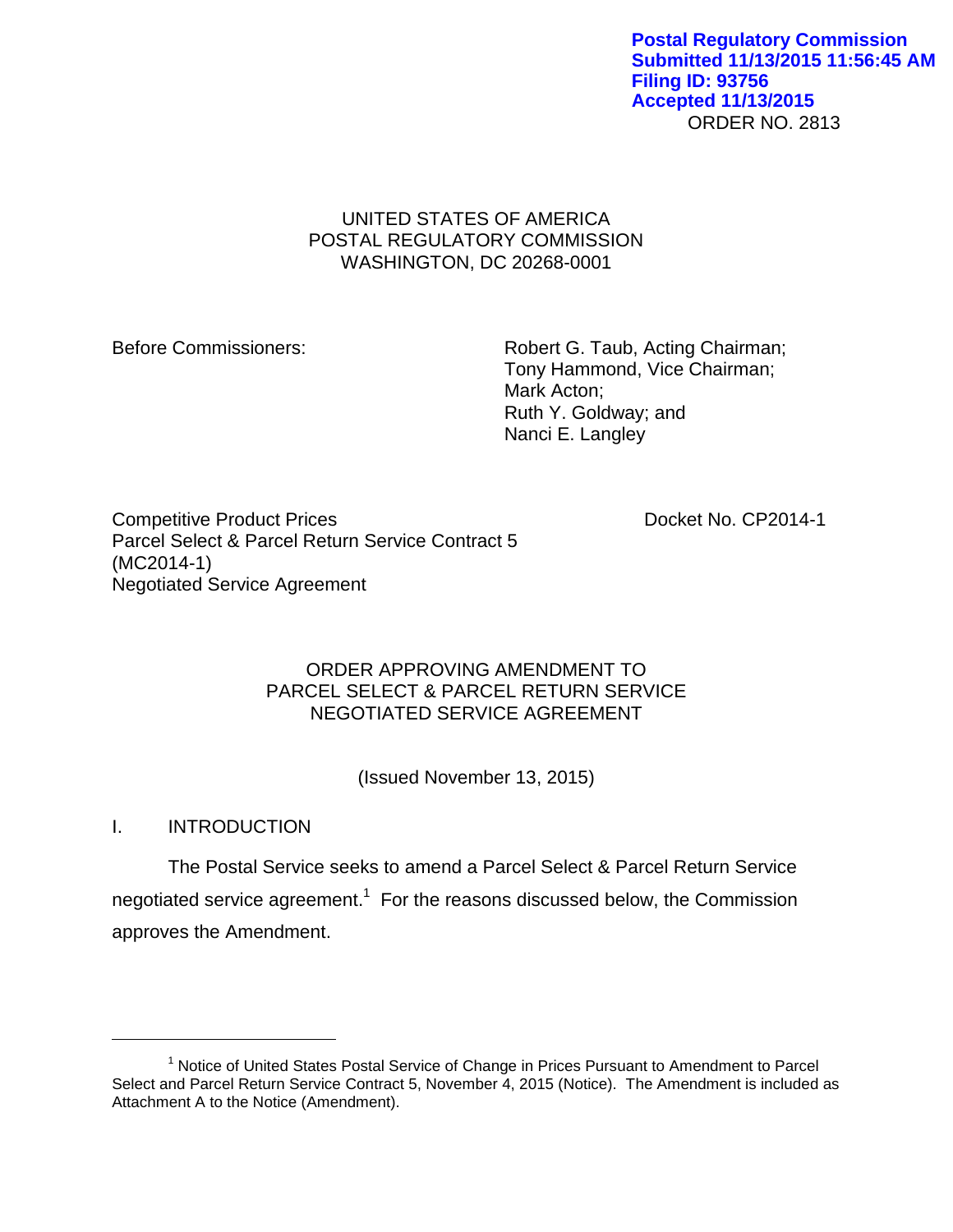In Order No. 1863, the Commission approved the Parcel Select & Parcel Return Service Contract 5 negotiated service agreement (Existing Agreement).<sup>2</sup> On November 4, 2015, the Postal Service filed notice that it has agreed to the Amendment to the Existing Agreement. On November 5, 2015, the Commission issued an order reopening this docket to consider the Amendment, appointing a Public Representative, and providing interested persons with an opportunity to comment.<sup>3</sup>

The Postal Service intends for the Amendment to become effective on the next weekday (excluding federal holidays and days on which the Postal Service's headquarters is administratively closed) after the date that the Commission completes its review of the Notice. Notice, Attachment A at 1. The Postal Service filed supporting financial documentation and a certified statement, as required by 39 C.F.R. § 3015.5. Notice at 1*.* The Postal Service asserts that the Amendment will not impair the ability of the contract to comply with 39 U.S.C. § 3633. Notice, Attachment B at 1.

### II. COMMENTS

 $\overline{a}$ 

Comments were filed by the Public Representative. $4$  No other person submitted comments. The Public Representative reviewed the Amendment, the Existing Agreement, and the financial model filed under seal. PR Comments at 2. Based on that review, she concludes that the Existing Agreement, as amended, should continue to generate sufficient revenues to cover costs and satisfy 39 U.S.C. § 3633(a). *Id.* She further concludes that the annual rate adjustment provision in the Existing Agreement should allow the amended agreement's revenues to "cover costs for the duration of its term." *Id*.

<sup>2</sup> *See* Docket Nos. MC2014-1 and CP2014-1, Order Adding Parcel Select & Parcel Return Service Contract 5 to the Competitive Product List, October 29, 2013 (Order No. 1863). The contract was later amended. *See* Order No. 2431, Order Approving Amendment to Parcel Select & Parcel Return Service Negotiated Service Agreement, April 8, 2015.

<sup>&</sup>lt;sup>3</sup> Order No. 2804, Notice and Order Concerning Amendment to a Parcel Select & Parcel Return Service Negotiated Service Agreement, November 5, 2015.

<sup>&</sup>lt;sup>4</sup> Public Representative Comments on Postal Service Request to Amend a Parcel Select & Parcel Return Service Negotiated Service Agreement, November 12, 2015 (PR Comments).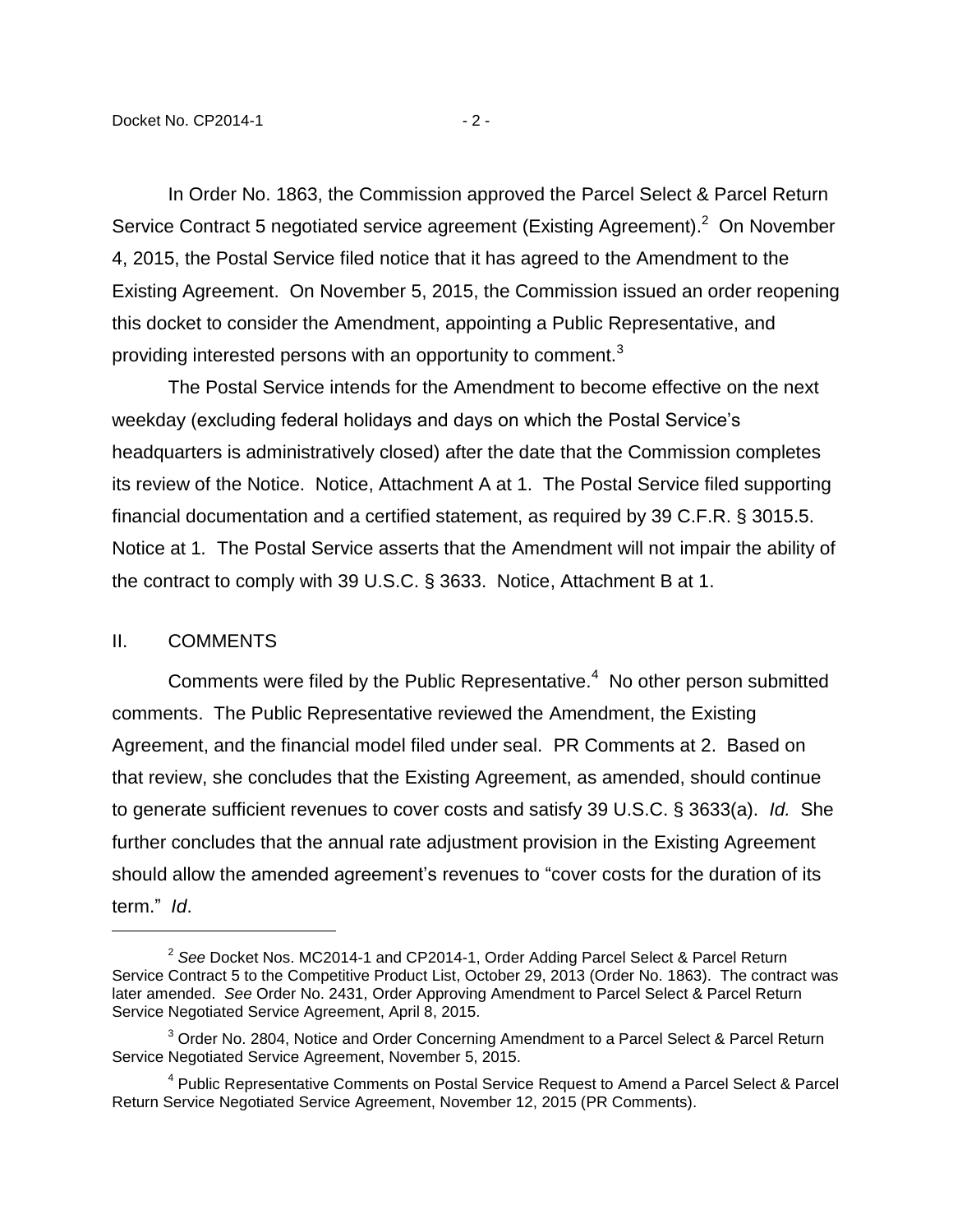#### III. COMMISSION ANALYSIS

The Commission has reviewed the Notice, the accompanying materials filed under seal, and the comments filed by the Public Representative.

*Cost considerations.* The Commission reviews competitive product prices to ensure that each product covers its attributable costs, does not cause market dominant products to subsidize competitive products, and contributes to the Postal Service's institutional costs. 39 U.S.C. § 3633(a); 39 C.F.R. §§ 3015.5 and 3015.7. As long as the revenue generated by the product exceeds its attributable costs, the product is unlikely to reduce the contribution of competitive products as a whole or to adversely affect the ability of competitive products as a whole to contribute an appropriate share of institutional costs. In other words, if a product covers its attributable costs, it is likely to comply with 39 U.S.C. § 3633(a).

The Amendment seeks to change the prices in Table 2 of Section I.I.3 of the Existing Agreement. Notice, Attachment A at 1.

Based on a review of the record, the Commission finds that the Existing Agreement, as amended, should cover its attributable costs. 39 U.S.C. § 3633(a)(2). For this reason, it finds that the Existing Agreement, as amended, should not result in competitive products as a whole being subsidized by market dominant products, in accordance with 39 U.S.C. § 3633(a)(1). Similarly, it finds the amended agreement is unlikely to prevent competitive products as a whole from contributing an appropriate share of institutional costs, consistent with 39 U.S.C. § 3633(a)(3). *See also* 39 C.F.R. § 3015.7(c). Accordingly, a preliminary review of the Amendment indicates it is consistent with section 3633(a). The annual rate adjustment provision in section I.J of the Existing Agreement should allow the amended agreement's revenues to cover costs for the duration of its term. The Commission will continue to review the cost coverage of the amended agreement in its Annual Compliance Determination to ensure that rates cover costs.

If the Existing Agreement, as amended, is terminated prior to the scheduled expiration date, the Postal Service shall promptly notify the Commission.